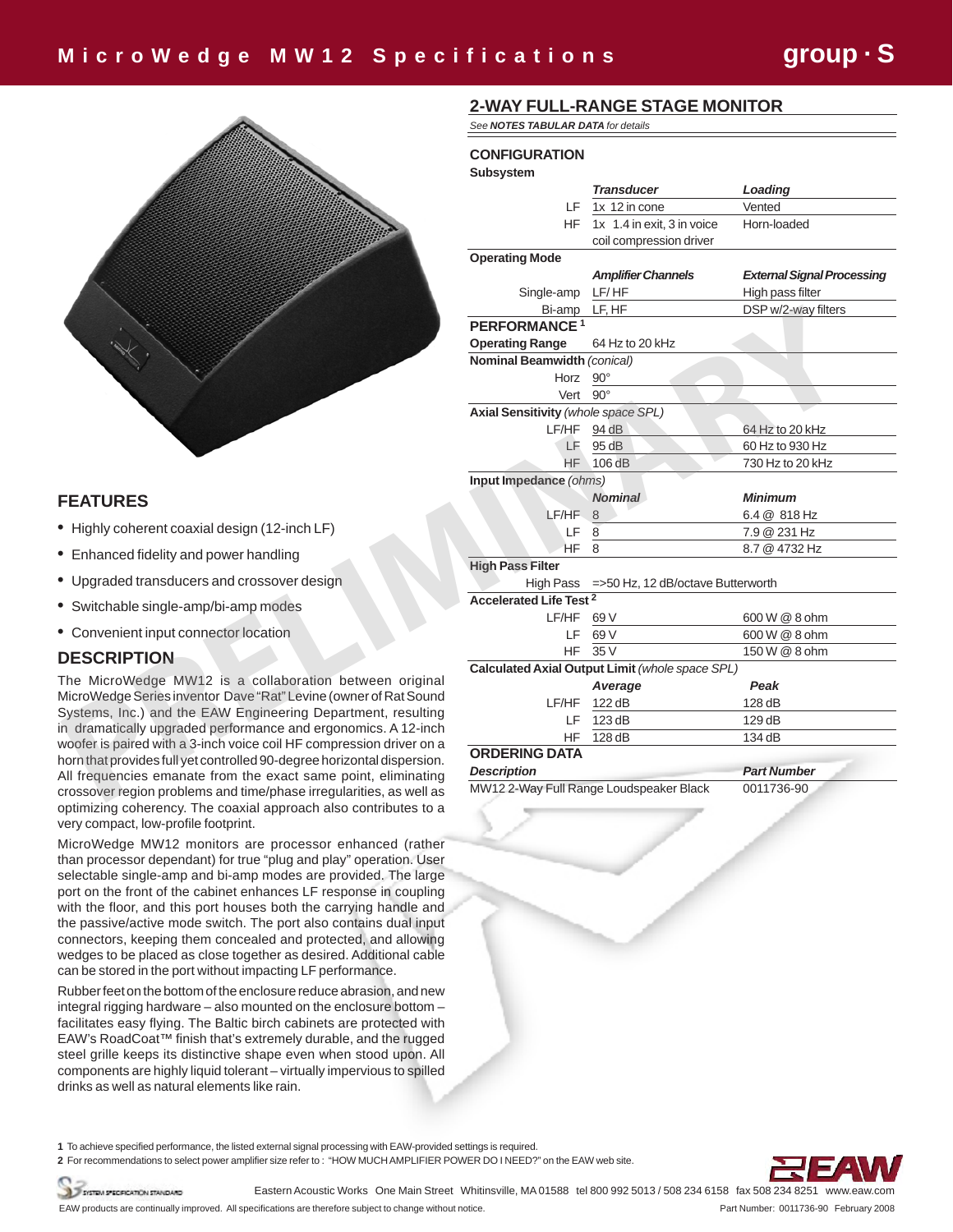### **ENCLOSURE**

Material Baltic birch plywood

Finish RoadCoat™ wear resistant textured black paint

Grille Powder-coated perforated steel





SYSTEM SPECERCATION STANDARD

Eastern Acoustic Works One Main Street Whitinsville, MA 01588 tel 800 992 5013 / 508 234 6158 fax 508 234 8251 www.eaw.com EAW products are continually improved. All specifications are therefore subject to change without notice. Part Number: 0011736-90 February 2008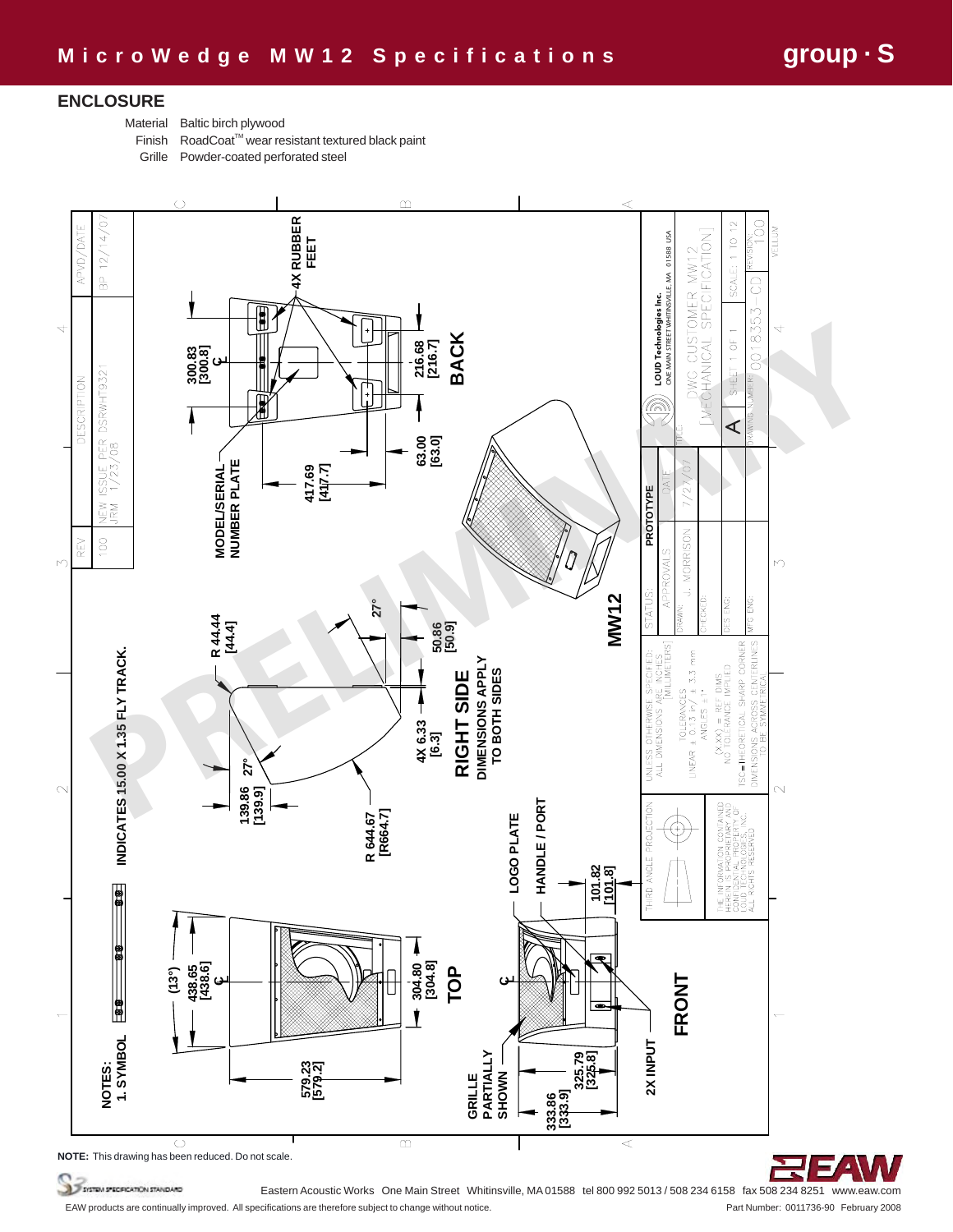MW 12 GRPH Master1

## **PERFORMANCE DATA**

*See NOTES GRAPHIC DATA for details* **Frequency Response: Processed Multi-amplified** LF = green, HF = black, Complete = blue 10 0



**Frequency Response: Unprocessed** LF = green, HF = black, Complete = blue



**Impedance Magnitude**  $LF = green$ ,  $HF = black$ , Complete = blue Ohms 100 100 10 1 10 100 1000 1000 20000 10 100 1000 1000 20000<br>Frequency (Hz) **Frequency Response: Digital Signal Processor**   $LF = green$ ,  $HF = black$ 







SYSTEM SPECIFICATION STANDARD

Eastern Acoustic Works One Main Street Whitinsville, MA 01588 tel 800 992 5013 / 508 234 6158 fax 508 234 8251 www.eaw.com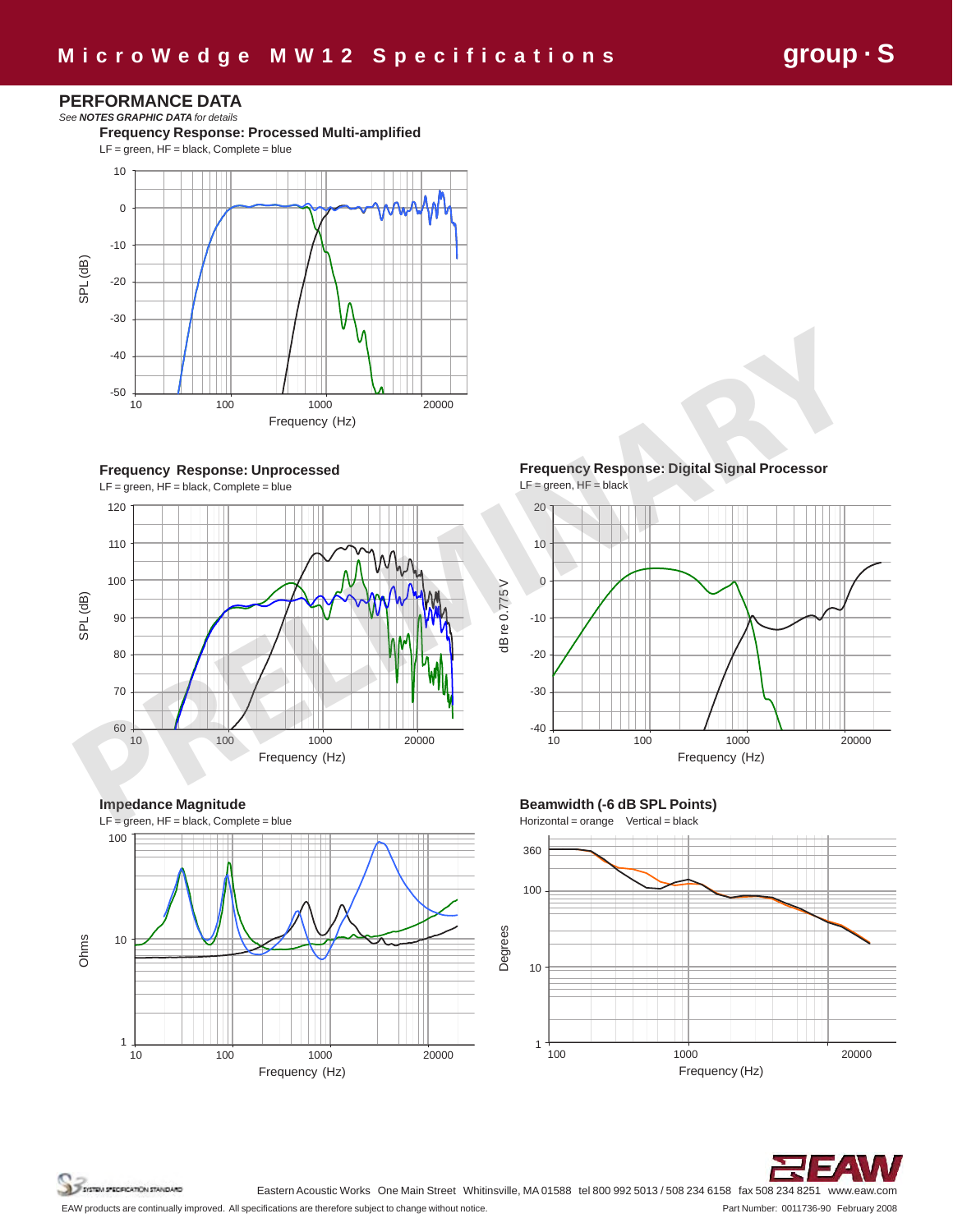**HORIZONTAL POLAR DATA** (Gridlines: 6 dB axial / 15 degree radial) *See NOTES GRAPHIC DATA for details*





SYSTEM SPECECATION STANDARD

Eastern Acoustic Works One Main Street Whitinsville, MA 01588 tel 800 992 5013 / 508 234 6158 fax 508 234 8251 www.eaw.com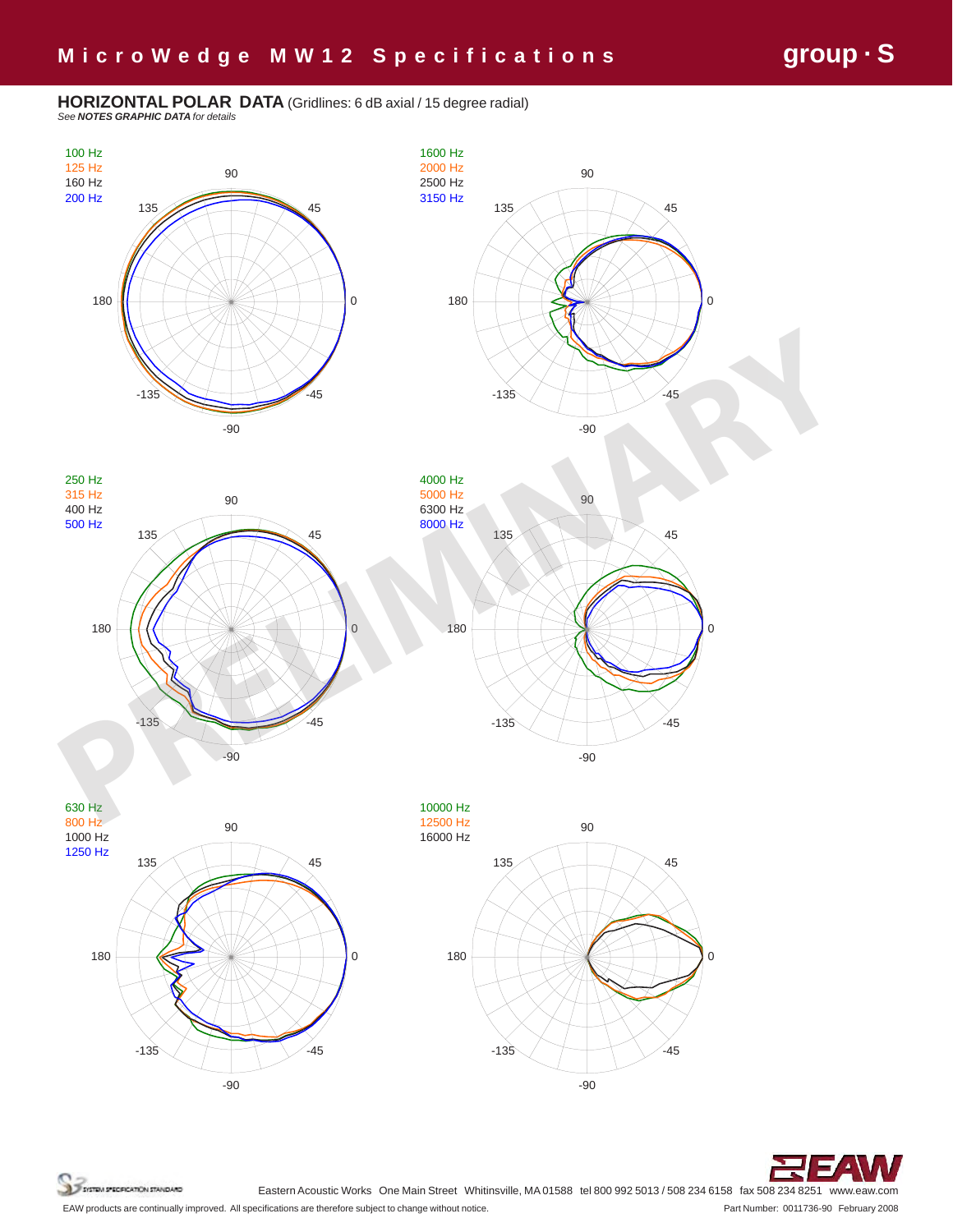### **VERTICAL POLAR DATA** (Gridlines: 6 dB axial / 15 degree radial) *See NOTES GRAPHIC DATA for details*

135 90 45 100 Hz 125 Hz 160 Hz 200 Hz



-90













SYSTEM SPECECATION STANDARD

Eastern Acoustic Works One Main Street Whitinsville, MA 01588 tel 800 992 5013 / 508 234 6158 fax 508 234 8251 www.eaw.com